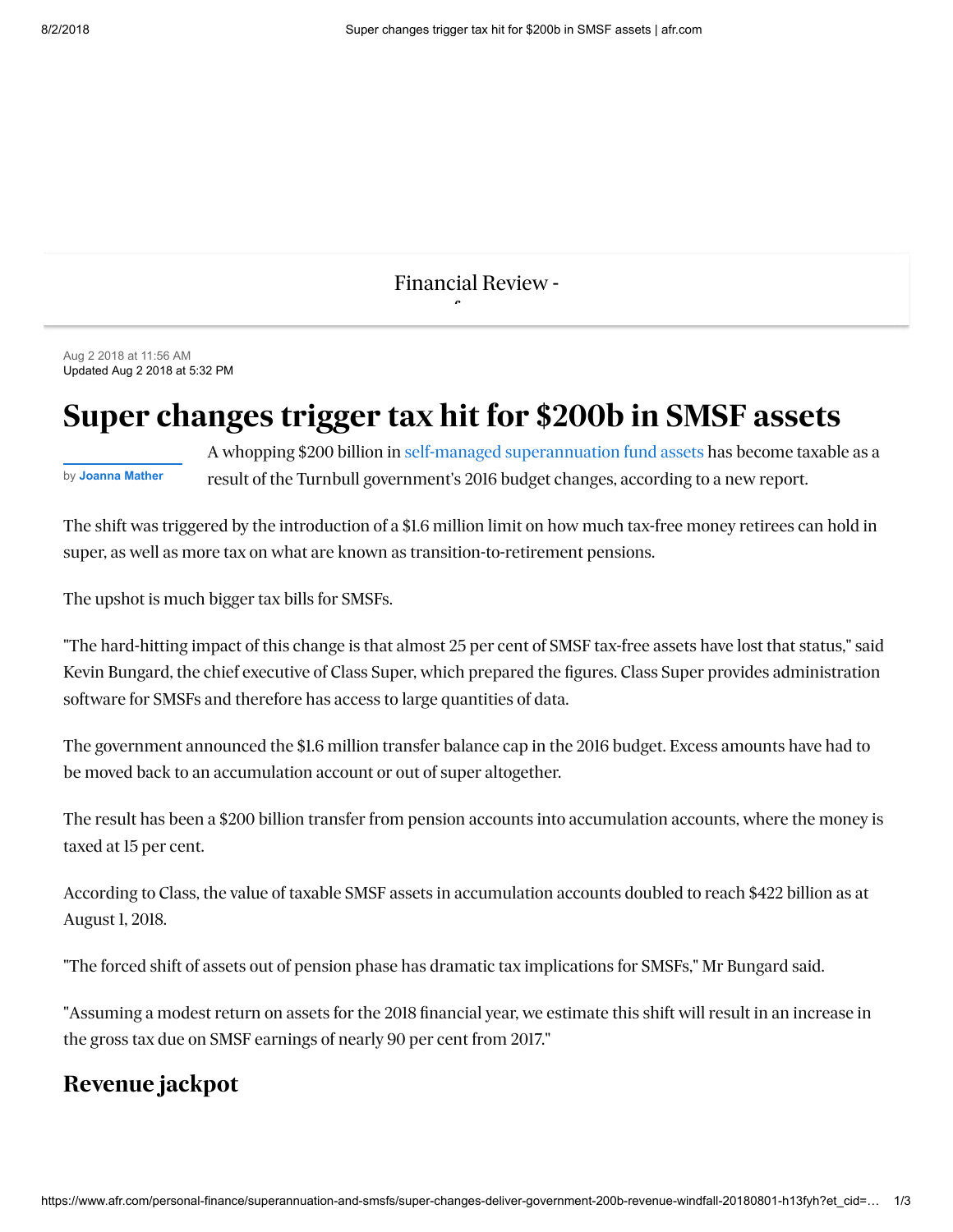It's a revenue bonanza for the government. Assuming a return of 5 per cent on SMSF assets for 2018, an extra \$1 billion in gross tax will be collected because of the shift, Class calculates.

About \$800 million of this linked to the transfer balance cap and \$200 million to the decision to increase taxes on transition-to-retirement income.

Class's figures are not the final result because they do not take into account contributions taxes, deductible expenses and rebates, including franking credits.

The 2016 federal budget papers show the government [anticipated a \\$2.6 billion increase in revenue](https://www.budget.gov.au/2016-17/content/bp2/html/bp2_revenue-10.htm) (including \$929 billion this financial year) over the three years to 2019-20, so the figures are right on track.

BDO superannuation partner Chris Balalovski said the government's tax take would be even bigger once assessable capital gains were taken into account.

"It's hard to determine the exact figure, but it could be a similar number [to \$1 billion]," he said.

Self-managed Independent Superannuation Funds Association managing director Michael Lorimer said he was unsurprised by the quantum of dollars shifted.

"Quite frankly the number is probably bigger across the entire sector because those reforms don't just apply to SMSFs, they apply to all the retail and industry funds too," he said.

"There would be people with large balances and people with transition-to-retirement incomes in those sorts of funds who would have had to act."

If Labor won the next election and managed to implement a policy denying franking credit refunds, the additional tax burden for superannuants would be "horrendous", Mr Lormer added.

"Over the space of two or three years, the net tax take from the reform measures already in place together with the proposed refundable franking credit changes will be a staggering number."

SMSF Association acting chief executive Jordan George said the figures added weight to the argument that Labor's franking credit policy would not collect nearly as much as anticipated.

"The Class report shows that many SMSF members have had the tax they paid on their superannuation assets increased, which would substantially reduce the cash refunds [associated with] franking credits," he said.

In 2016, the government said limiting the amount that could be transferred into tax-free retirement accounts would "make the superannuation system more fiscally sustainable and increase confidence that the settings are consistent with the objective of superannuation", which was to provide retirement income, not wealth building or estate planning.